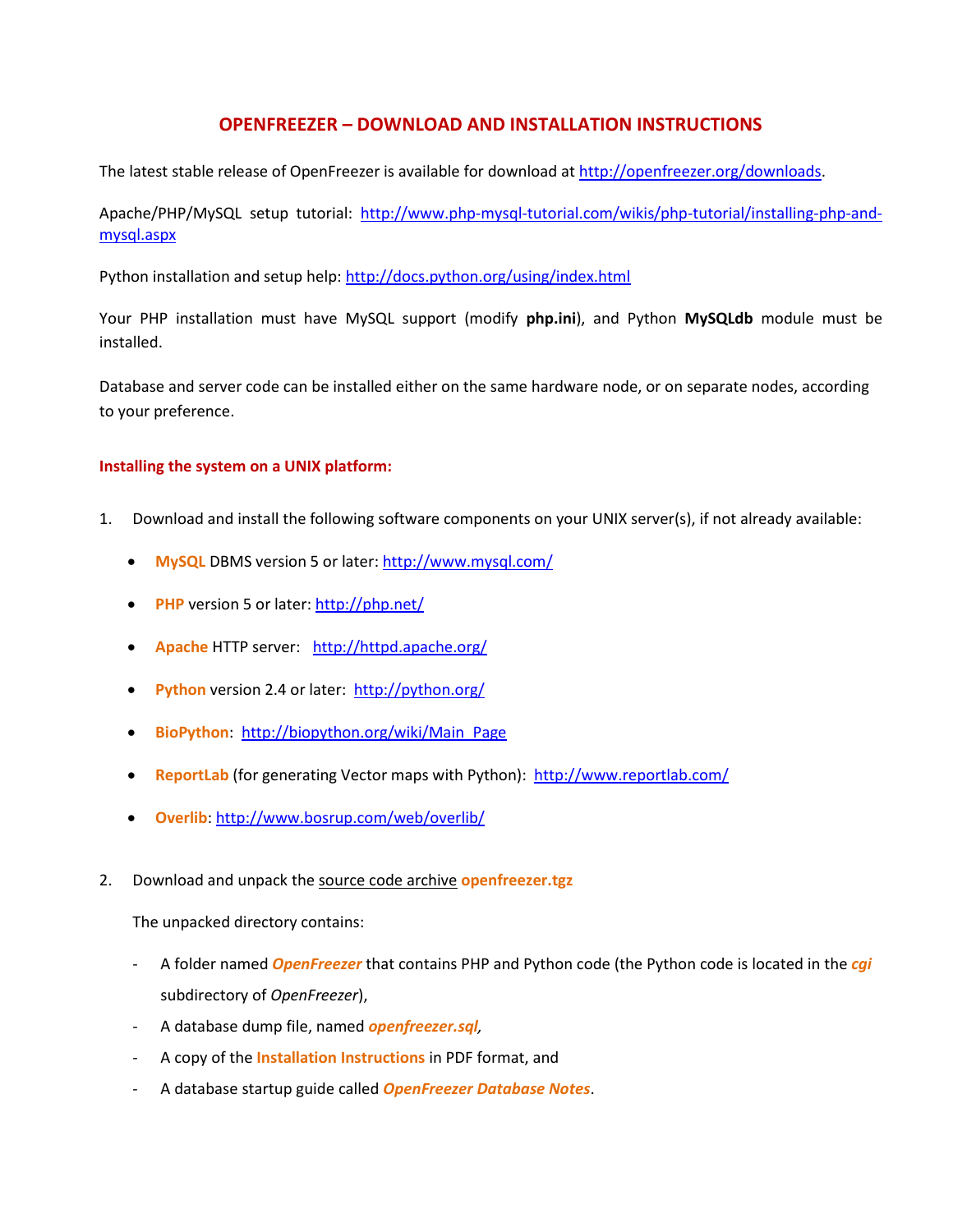3. Place the *OpenFreezer* folder in your server's web directory (e.g. */var/www/html*), and enable the execution of Python scripts from the */cgi* subdirectory by editing **httpd.conf** as explained below.

If you decide to not place the *cgi* folder within the PHP source code directory, create a symbolic link named *cgi* in the *OpenFreezer* directory to locate the Python scripts.

4. Change permissions for the *cgi* directory to make Python scripts executable:

xterm> **chmod –R a+x OpenFreezer/cgi**

5. If your Python interpreter is not located at /usr/local/bin/python, create a symbolic link, e.g:

xterm> **ln -s /usr/env/python** */usr/local/bin/python*

(change */usr/env/python* to your Python interpreter's location)

6. In your MySQL workspace, create an empty schema that will be populated in the next step:

mysql> **create database** *my\_openfreezer\_db***;**

(replace *my\_openfreezer\_db* with a schema name of your choice)

7. Use the database dump file to add tables to the newly created schema. At the command prompt, type:

xterm> **mysql –u** *my\_user* **–p** *my\_openfreezer\_db* **< openfreezer.sql**

The schema now contains tables with basic information pre-filled, ready to be used.

- 8. Create a new MySQL user, e.g. *'openfreezer\_www'*, and grant them SELECT, INSERT and UPDATE privileges on *my\_openfreezer\_db*.
- 9. On your server, edit the **httpd.conf** file:
	- Define ServerName, DocumentRoot and ServerAlias for your OpenFreezer setup directory.
	- Add the ExecCGI option to the *cgi* subdirectory with ability to handle *.py* extensions.
	- Set LD\_LIBRARY\_PATH to point to your MySQL directory.
	- It is helpful to designate an ErrorLog file, e.g. */my\_install\_dir/my\_openfreezer-error.log*.

## **Example:**

(replace the highlighted directives according to your server's specifications)

<VirtualHost \*:80>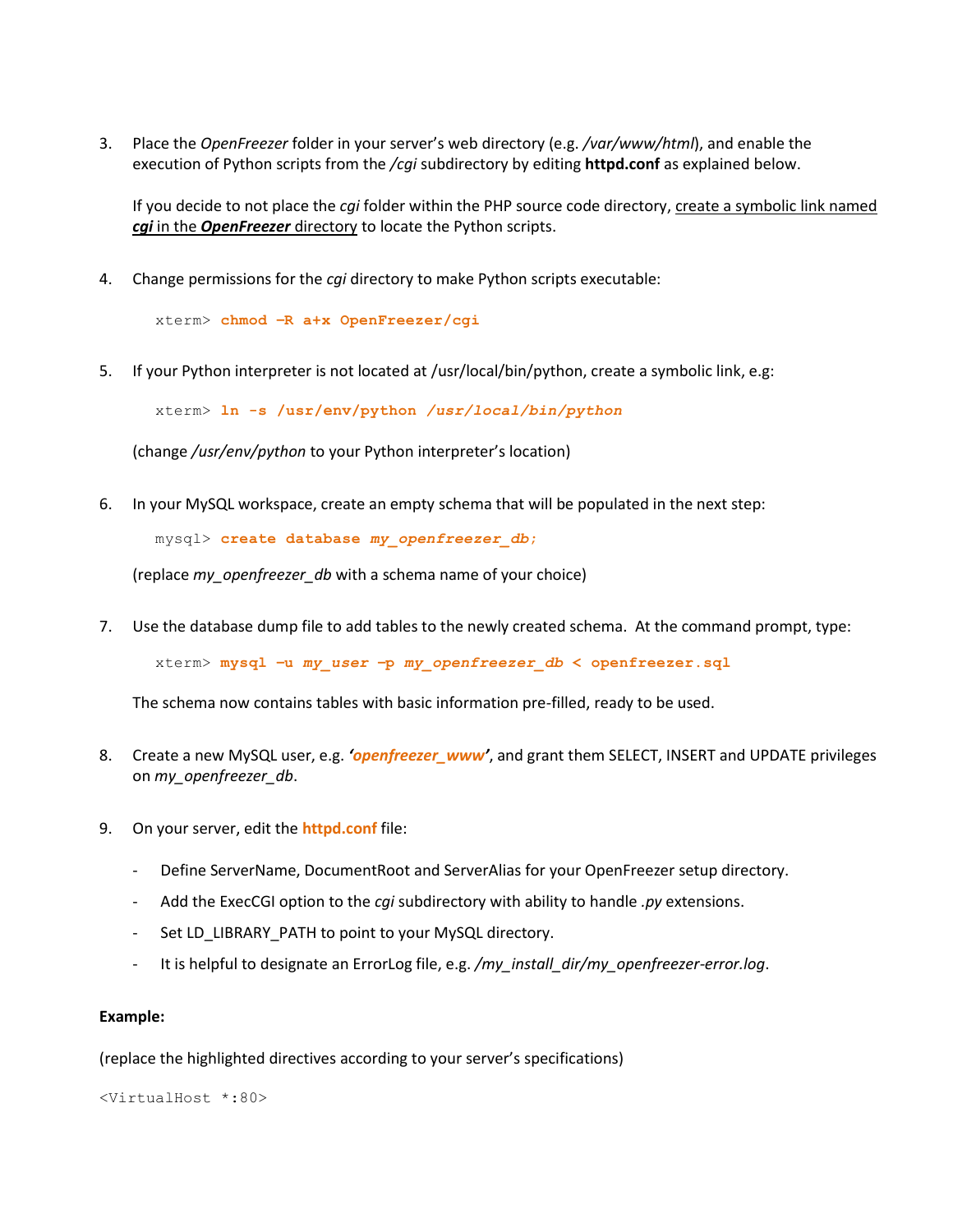```
 ServerName my_openfreezer.me.com
     DocumentRoot /var/www/html/my_openfreezer.me.com/OpenFreezer
     CustomLog /var/www/html/my_openfreezer.me.com/my_access.log combined
     ErrorLog /var/www/html/my_openfreezer.me.com/my_error.log
         AddType application/x-httpd-php .php
         SetEnv LD_LIBRARY_PATH /usr/local/lib/mysql
    <Directory /var/www/html/my_openfreezer.me.com/OpenFreezer>
         Options None ExecCGI
         AddHandler cgi-script .cgi .pl .py
         DirectoryIndex index.php
         AllowOverride AuthConfig
         Order deny,allow
         Deny from all
            Allow from XXX.YYY.ZZZ.0/24
     </Directory>
</VirtualHost>
```
10. In the *OpenFreezer* folder, edit the following lines in the file named **DatabaseConn.php**:

```
$databaseip = "Your MySQL server IP";
$databasename = "my_openfreezer_db";
$name = "openfreezer_www";
$pw = "MySQL password for openfreezer_www";
```
**\$hostname = "***Your OpenFreezer URL, e.g. http://www.my\_openfreezer.org/***";**

**\*\* NOTE:** If your database and web server are on the same physical tier, use 'localhost' as your database IP, i.e.:

```
$databaseip = "localhost";
```
11. In file *OpenFreezer* **/scripts/menu.js** that contains Javascript functions, edit the first line:

**var hostName = "***Your OpenFreezer URL, e.g. http://www.my\_openfreezer.org/***";**

(note the trailing slash)

- 12. Finally, edit the file **database\_conn.py** in the *cgi* folder:
	- Set **\_\_root\_dir\_\_** to your OpenFreezer installation directory (include a trailing slash)
	- Set **hostname** to your OpenFreezer URL (include a trailing slash)
	- Change mail server to your local mail server IP